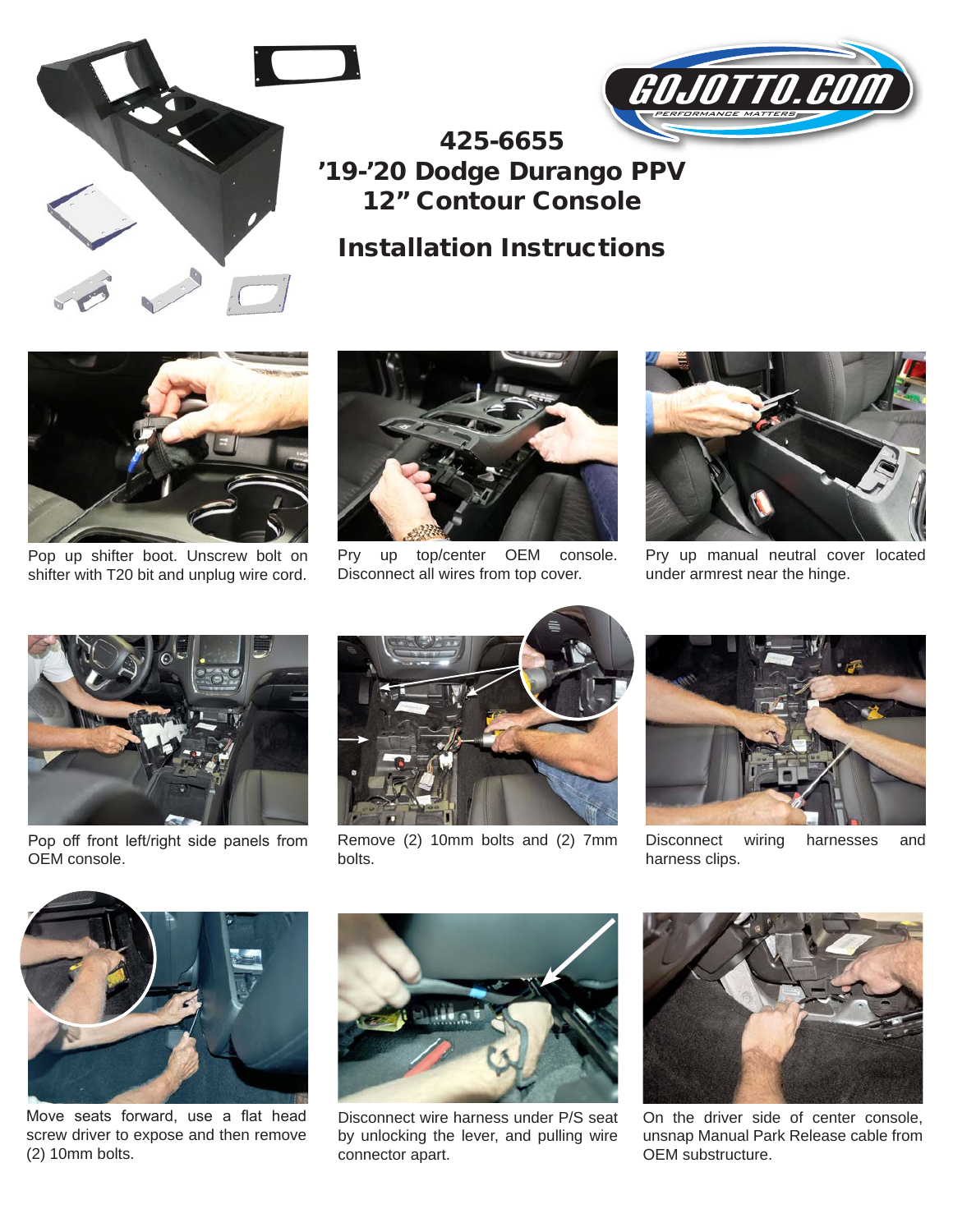

Remove OEM console from vehicle.



With OEM console out of vehicle, begin to remove all components from console. First, remove media wire harness.



Using a T20 bit, remove (4) screws and set aside media component to remount into Contour Console.



Traction switch/coin tray will pop out from underside of OEM console. Set aside.

*Note: Some vehicles may have a coin tray only without Traction Switch.*



Now pry rear OEM cover from console.



To remove Manual Park Release, you will need to remove (3) Phillips screws and set arm rest aside. Then remove (2) Phillips screws that are exposed.

**Note: See owner's manual section "What To Do In Emergencies" for more Park Release information.**



Remove Duct. Using a flat head screwdriver, pop out clips holding cable in place. Then pull cable through, and remove cable clips. Set aside Manual Park Release to be reinstalled into the Contour Console.



Now, with all components out of OEM console, remove any remaining wiring and 12V outlet from inside storage box. Set aside OEM console substructure.



With the console turned over, install the boot and shifter and re-tighten T-20 screws. Snap the boot clips into the Filler Plate.